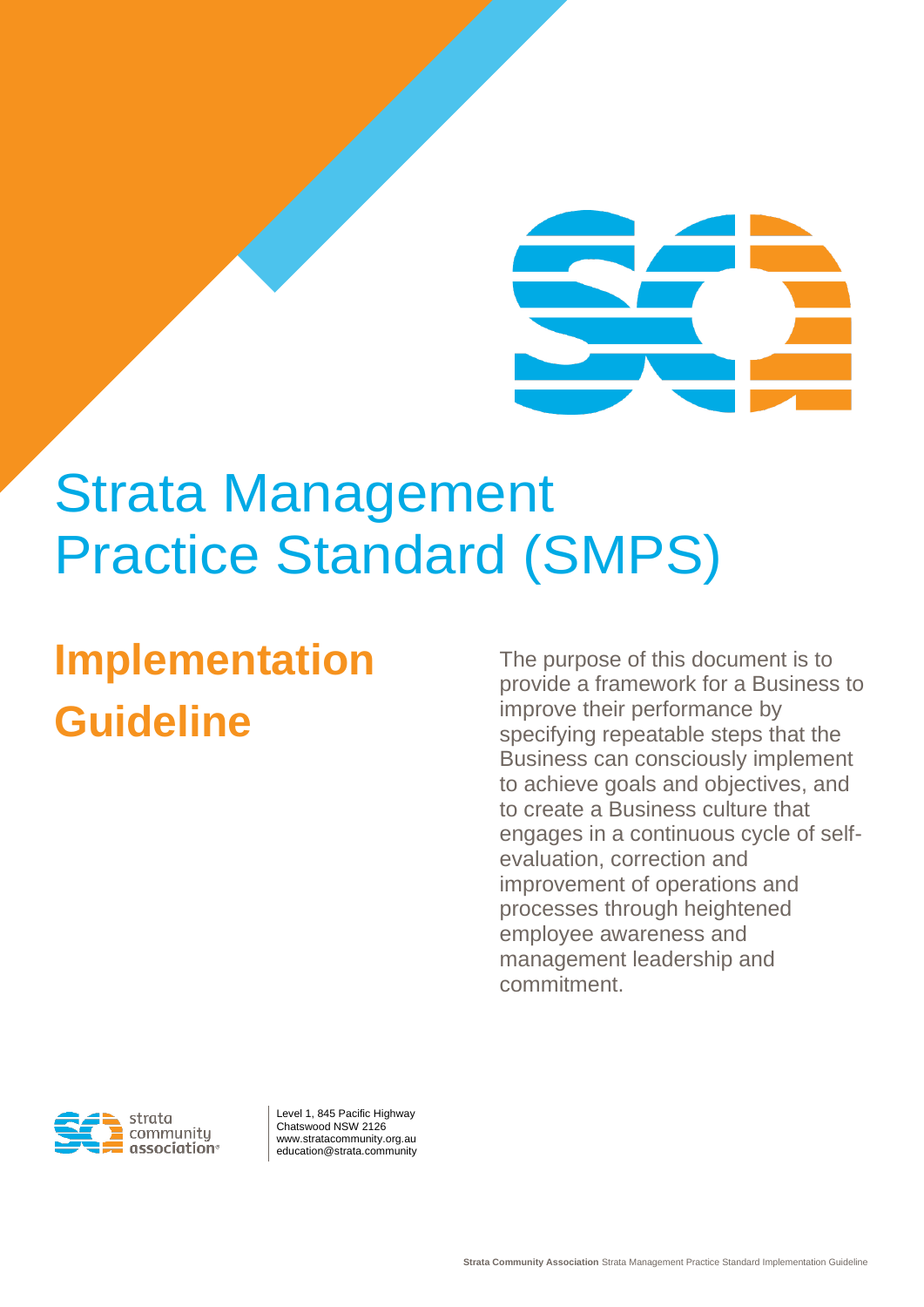

## **CONTENTS**

| 1. | <b>Strata Management Business Practice Manual 3</b> |                                              |                                 |  |  |
|----|-----------------------------------------------------|----------------------------------------------|---------------------------------|--|--|
|    | 1.1.                                                |                                              |                                 |  |  |
|    |                                                     | 111                                          |                                 |  |  |
|    |                                                     | 1.1.2.                                       | Procedural Implementation3      |  |  |
|    |                                                     | 1.1.3.                                       | Maintenance of Manual 3         |  |  |
|    |                                                     | 1.1.4.                                       |                                 |  |  |
|    |                                                     | 1.1.5.                                       | Manual Review 3                 |  |  |
|    |                                                     | 1.1.6.                                       |                                 |  |  |
| 2. | <b>Strata Management Business Procedures  3</b>     |                                              |                                 |  |  |
|    | 2.1.                                                | Strata Community Association Membership 3    |                                 |  |  |
|    | 2.2.                                                |                                              |                                 |  |  |
|    | 2.3.                                                | SCA Practice Guidelines  4                   |                                 |  |  |
|    | 2.4.                                                |                                              |                                 |  |  |
|    | 2.5.                                                |                                              |                                 |  |  |
|    | 2.6.                                                |                                              |                                 |  |  |
|    | 2.7.                                                | Contract Documentation with third parties  4 |                                 |  |  |
|    | 2.8.                                                |                                              |                                 |  |  |
|    | 2.9.                                                | Strata community accounts managed by the     |                                 |  |  |
|    | 2.10.                                               | Strata Manager Accreditation  5              |                                 |  |  |
|    | 2.11.                                               |                                              |                                 |  |  |
|    |                                                     |                                              |                                 |  |  |
| 3. | Strata Community Management 5                       |                                              |                                 |  |  |
|    | 3.1.                                                |                                              | Strata Management Agreement  5  |  |  |
|    |                                                     | 3.1.1.                                       |                                 |  |  |
|    | 3.2.                                                |                                              |                                 |  |  |
|    |                                                     | 3.2.1.                                       |                                 |  |  |
|    |                                                     | 3.2.2.                                       |                                 |  |  |
|    |                                                     | 3.2.3.                                       |                                 |  |  |
|    |                                                     | 3.2.4.                                       |                                 |  |  |
|    |                                                     | 3.2.5.                                       |                                 |  |  |
|    | 3.3.                                                |                                              | Insurance and Risk Management 6 |  |  |

| 4.                                      | Strata Community Documents 6 |                                                   |  |  |  |
|-----------------------------------------|------------------------------|---------------------------------------------------|--|--|--|
|                                         | 4.1.                         |                                                   |  |  |  |
|                                         |                              |                                                   |  |  |  |
| 5.                                      |                              |                                                   |  |  |  |
|                                         | 5.1.                         |                                                   |  |  |  |
|                                         | 5.2.                         |                                                   |  |  |  |
|                                         | 5.3.                         | Staff Management Policies and Procedures 7        |  |  |  |
|                                         | 5.4.                         |                                                   |  |  |  |
|                                         | 5.5.                         |                                                   |  |  |  |
|                                         | 5.6.                         |                                                   |  |  |  |
|                                         | 5.7.                         | Mental Health and Wellbeing 7                     |  |  |  |
|                                         | 5.8.                         |                                                   |  |  |  |
|                                         | 5.9.                         | Communications Customer Charter7                  |  |  |  |
| 6.                                      |                              |                                                   |  |  |  |
|                                         |                              |                                                   |  |  |  |
| Appendix A - SCA Practice Guidelines  9 |                              |                                                   |  |  |  |
|                                         |                              | Appendix B - Nominated Policies and Procedures  9 |  |  |  |

Copyright © 2020 Strata Community Association Ltd. All Rights Reserved.

**Disclaimer:** SCA does not warrant or guarantee the work undertaken by any strata management business and/ or strata manager and/ or individual who is SMPS certified and is not liable in relation to any aspect of services they may provide to their clients. Certification obtained from the SMPS process relates only to the adequacy of the process controls established by written procedures, policies and process specifications.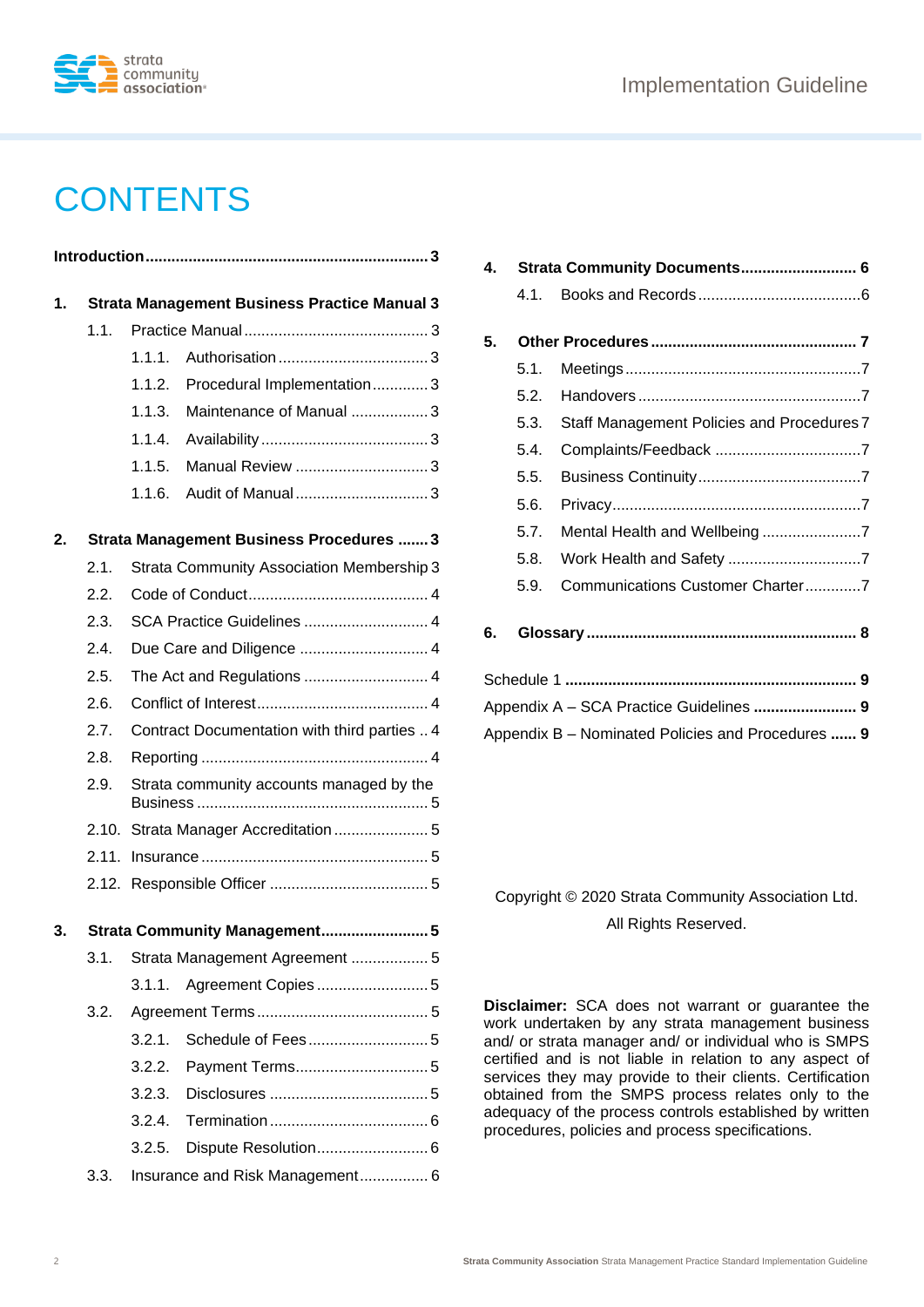

### <span id="page-2-0"></span>Introduction

The purpose of this document is to provide a minimum framework for a Business to improve their performance by specifying repeatable steps that the Business can consciously implement to achieve goals and objectives, and to create a Business culture that engages in a continuous cycle of self-evaluation, correction and improvement of operations and processes through heightened employee awareness and management leadership and commitment.

The benefits of using this document include:

- » Improved risk management and protection of people and the business environment;
- » Increased capability to deliver consistent and improved services, thereby increasing value to customers and stakeholders; and
- » More efficient use of resources and improved financial management of Strata Community accounts.

### <span id="page-2-1"></span>1. Strata Management Business Practice **Manual**

#### <span id="page-2-2"></span>**1.1. Practice Manual**

The Business must have a strata management practice standard manual (the **Manual**) setting out the procedures that address the Business's requirements to manage its own internal processes, strata community schemes, the implementation of relevant legislation, and follow the SCA Code of Conduct. The Manual must be in an electronic format and a hard copy document if required.

Ongoing maintenance of the Practice Manual is required to be eligible for participation in the SMPS certification.

#### <span id="page-2-3"></span>**1.1.1. Authorisation**

The Manual must be authorised by the owner or principal of the Business.

#### <span id="page-2-4"></span>**1.1.2. Procedural Implementation**

The Business must implement all nominated procedures (listed in Appendix B) in the Manual.

#### <span id="page-2-5"></span>**1.1.3. Maintenance of Manual**

The Manual must be kept up to date, therefore any business management changes should be included within 3 months.

#### <span id="page-2-6"></span>**1.1.4. Availability**

The Manual must be made available to all staff including non-strata managers.

#### <span id="page-2-7"></span>**1.1.5. Manual Review**

The Manual must be reviewed and revised as necessary at least once a year.

#### <span id="page-2-8"></span>**1.1.6. Audit of Manual**

The Manual and associated procedures must be independently audited by an SCA authorised auditor. An Annual Review Audit is required for the Business to maintain certification.

### <span id="page-2-9"></span>2. Strata Management Business Procedures

#### <span id="page-2-10"></span>**2.1. Strata Community Association Membership**

The Business must be a current financial company member of SCA and must have been a member of SCA for not less than the last two years.

The Business must not have had their SCA Membership suspended by an SCA Professional Standards Committee over the last two years nor have had their SCA Membership terminated at any point over the last five years.

Should the SCA membership not remain financial, or the membership be suspended/ terminated, the SMPS certification will be withdrawn.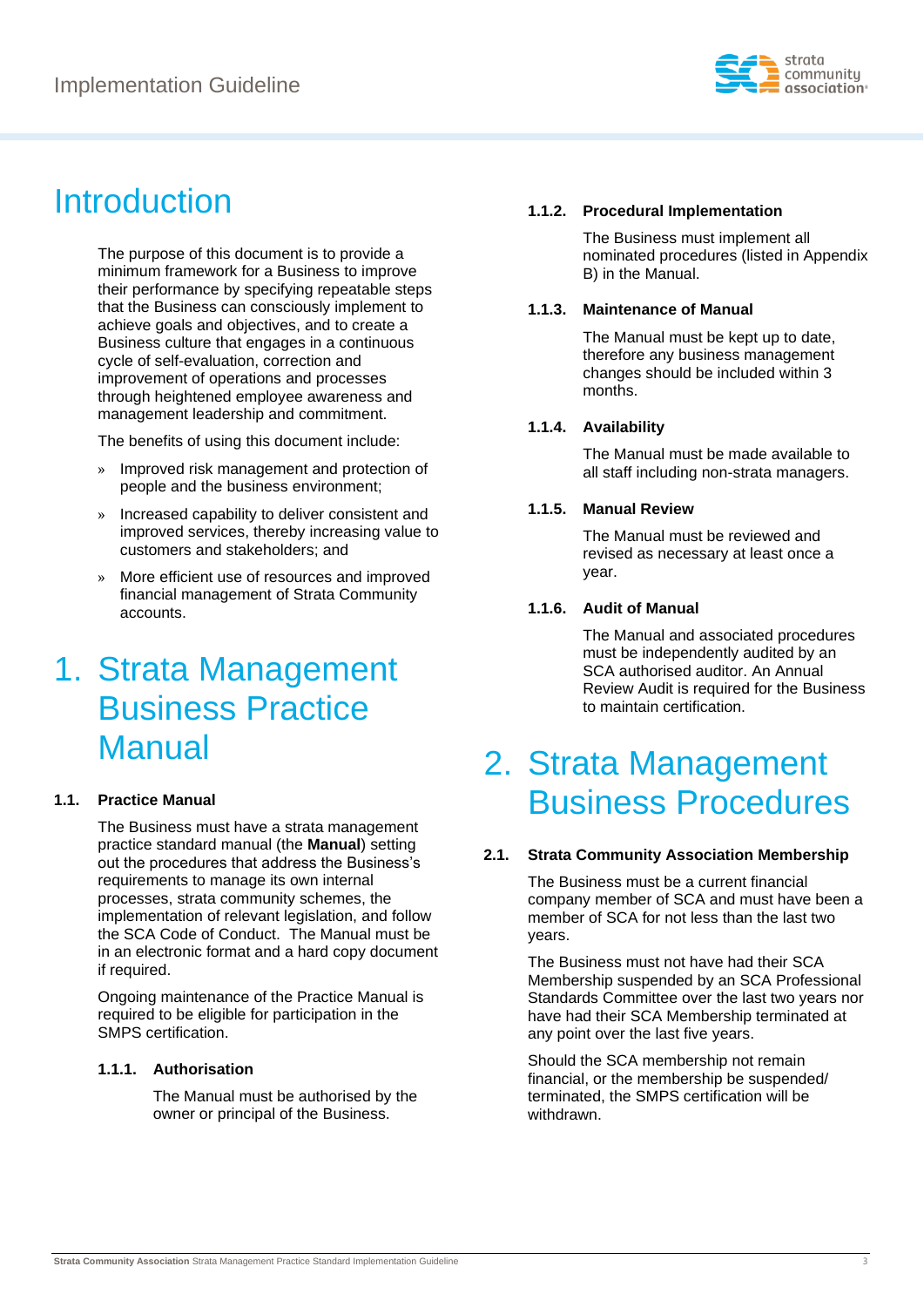

#### <span id="page-3-0"></span>**2.2. Code of Conduct**

The Business must adhere to the SCA Code of Conduct (the Code) and the Code must be made available to all staff members.

The Code are rules of conduct based on honesty, integrity, fairness, courtesy and mutual respect. Where the Business is in doubt as to the application or interpretation of the provisions of the Code, they may apply to SCA for advice on the matter.

Should the Business not adhere to the Code, a review will take place and the SMPS certification will be removed.

#### <span id="page-3-1"></span>**2.3. SCA Practice Guidelines**

SCA has set minimum standards for the sector. The Business may implement policies and procedures in excess of but not less than these guidelines.

#### <span id="page-3-2"></span>**2.4. Due Care and Diligence**

The Business must at all times use due care and diligence before acting or advising a client in respect to matters about which the Business' services or advice are sought.

The Business must ensure that its business is efficiently and properly administered and must take all reasonable and practicable steps to ensure that professional engagements are fulfilled in accordance with the agreed terms of that engagement and that prompt notice is given if they cannot be fulfilled as agreed or expected.

The Business must ensure that they competently discharge their duty to their clients so as to promote and protect their client's best interests.

The Business must at all times use its best endeavours to provide any advice or service or carry out any work on behalf of a client within the agreed time or if time is not of the essence, then as soon as is reasonably possible and if the Business receives instructions and it is or becomes apparent that it cannot complete the work within the agreed or a reasonable time, it must inform its client.

The Business must not accept or undertake professional responsibilities beyond its competence or authority nor allow their employees to do so, unless advised by a suitably qualified consultant or professional.

#### <span id="page-3-3"></span>**2.5. The Act and Regulations**

The Business must adhere to the relevant State or Territory Act and the Regulations, which must be made available to all staff members.

#### <span id="page-3-4"></span>**2.6. Conflict of Interest**

The Business must have a procedure for identifying, declaring and managing a perceived, potential or actual conflict of interest with their client(s).

The procedure must address the following situations so that the Business will not:

- a. allow a position to be reached where the Business' duty to a client and the Business' own interest conflicts with that of their client.
- b. give advice to a person when they know that the interests of that person are in conflict or likely to conflict with the interests of their client other than the advice to secure the services of another adviser.
- c. demand, accept or retain any form of consideration for a particular service from more than one client without disclosing the circumstances and receiving prior approval from all of the parties concerned.
- d. without the prior written consent of their client be directly or indirectly concerned or interested in another business or transaction in which the Business, including its employees, and/or related entities stands to gain as a result of their relationship with their client.

#### <span id="page-3-5"></span>**2.7. Contract Documentation with third parties**

The Business must provide all parties entering into a business relationship with the Business with a written contract, which must be signed and witnessed by an authorised member of the Business and the other parties. A copy of the written contract must be maintained by the Business for record purposes and a copy of the written contract provided to the other parties.

#### <span id="page-3-6"></span>**2.8. Reporting**

The Business must provide reports of the Business's activities in accordance with contractual and legislative duties regarding the relevant strata community and make the report(s) available whenever required as per legislated requirements and upon reasonable requests by that strata community client and/or authorised body.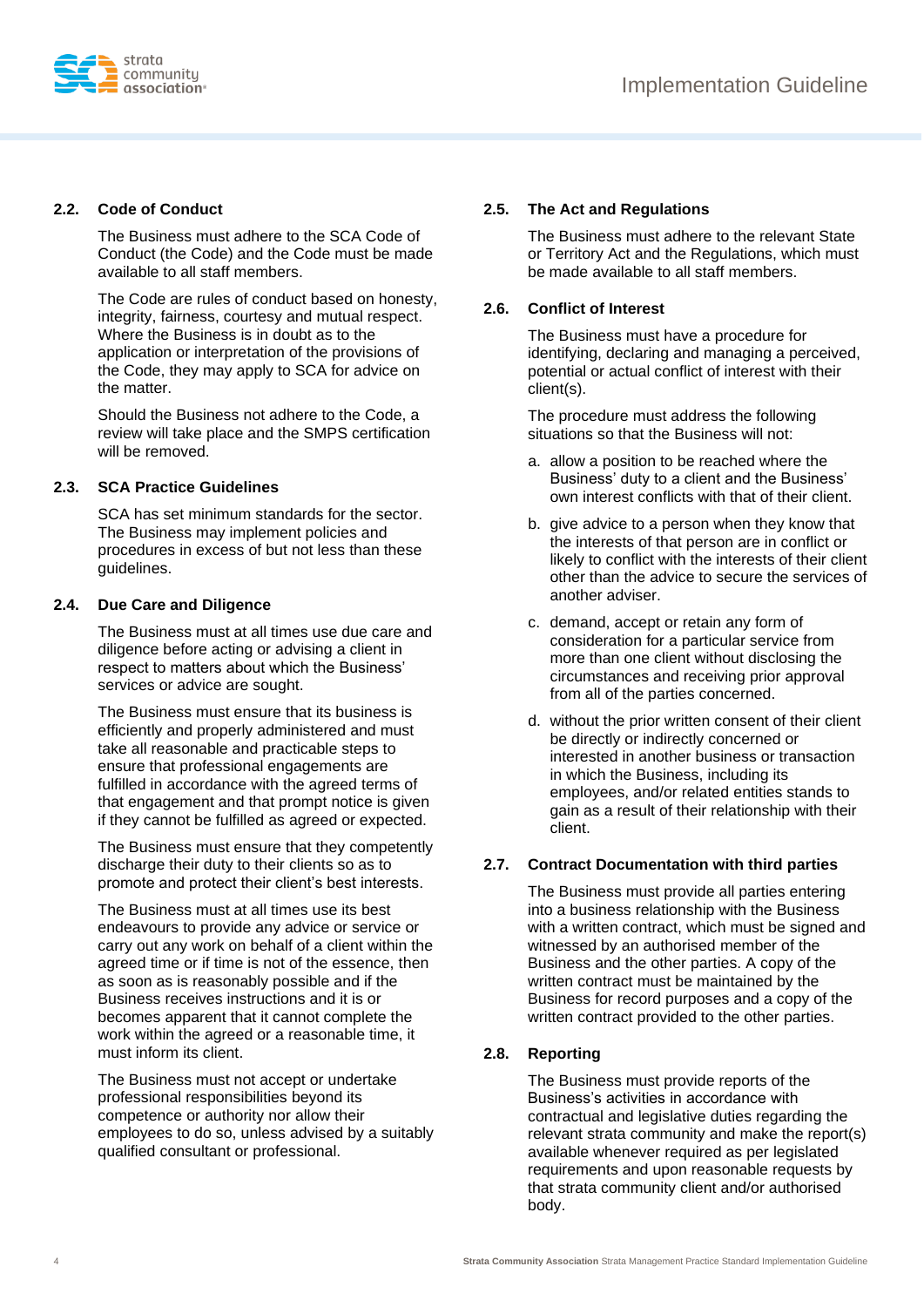

#### <span id="page-4-0"></span>**2.9. Strata community accounts managed by the Business**

The Business must, whenever required as per legislated requirements, account fully by providing a Financial Report to its clients upon reasonable requests within in the prescribed legislative timeframe or 10 business days whichever is the sooner.

- » receipt by it of moneys or other property of value for or on behalf of each client.
- » payment by it of moneys or disposal of property of value for or on behalf of each client.

The Business must take all reasonable care to not allow the funds of any client to be deposited into, co-mingled or paid from the funds of any other client, and client funds are to be kept as prescribed as per legislated requirements and otherwise in separate client accounts and/or operated as a trust or bank account, which are annually audited by an independent registered auditor.

The Business must comply with legislative obligations and have a procedure in place for the annual audit of a percentage of strata community accounts managed by the Business and an annual audit must be completed by an independent registered auditor.

#### <span id="page-4-1"></span>**2.10. Strata Manager Accreditation**

The Business must appoint a Responsible Officer who is an SCA Level 2 certified strata community manager (CSCM).

50% of strata managers employed by the Business must achieve Level 1 strata manager accreditation through SCA within the next 2 years (enabling 24 CPD points to be achieved). The business must provide their strata managers with the necessary support to enable them to achieve accreditation and provide relevant training for support staff.

#### <span id="page-4-2"></span>**2.11. Insurance**

The Business must maintain Workers Compensation, Public Liability, Professional Indemnity, Cyber, and Director's Liability insurance for the Business and all of their employees.

#### <span id="page-4-3"></span>**2.12. Responsible Officer**

The Responsible Officer is responsible for implementation and oversight of the SMPS within the Business.

### <span id="page-4-4"></span>3. Strata Community Management

#### <span id="page-4-5"></span>**3.1. Strata Management Agreement**

The Business must complete in writing a Strata Management Agreement when a strata community wishes to engage a strata management business.

SCA has a Strata Management Agreement available for members should one be required.

#### <span id="page-4-6"></span>**3.1.1. Agreement Copies**

The Business must maintain a copy of the completed Strata Management Agreement for record purposes and provide a written and complete copy to the strata community.

#### <span id="page-4-7"></span>**3.2. Agreement Terms**

The Strata Management Agreement must clearly set out all of the contract terms.

The Strata Management Agreement must not be inconsistent with the Code, the Act and the Regulations, or any of the clauses of the SCA standard contract.

Should the SCA contract be used the current version for that year must be used and the Business should report what "special conditions" have been agreed to.

Should the SCA contract not be used, the Business must provide a register of differences.

#### <span id="page-4-8"></span>**3.2.1. Schedule of Fees**

The Strata Management Agreement must clearly set out a schedule of fees.

#### <span id="page-4-9"></span>**3.2.2. Payment Terms**

The Strata Management Agreement must clearly set out the payment terms.

#### <span id="page-4-10"></span>**3.2.3. Disclosures**

The Strata Management Agreement must clearly set out all commissions or remuneration payable for insurance policies or other contract services, and any other conflicts of interest.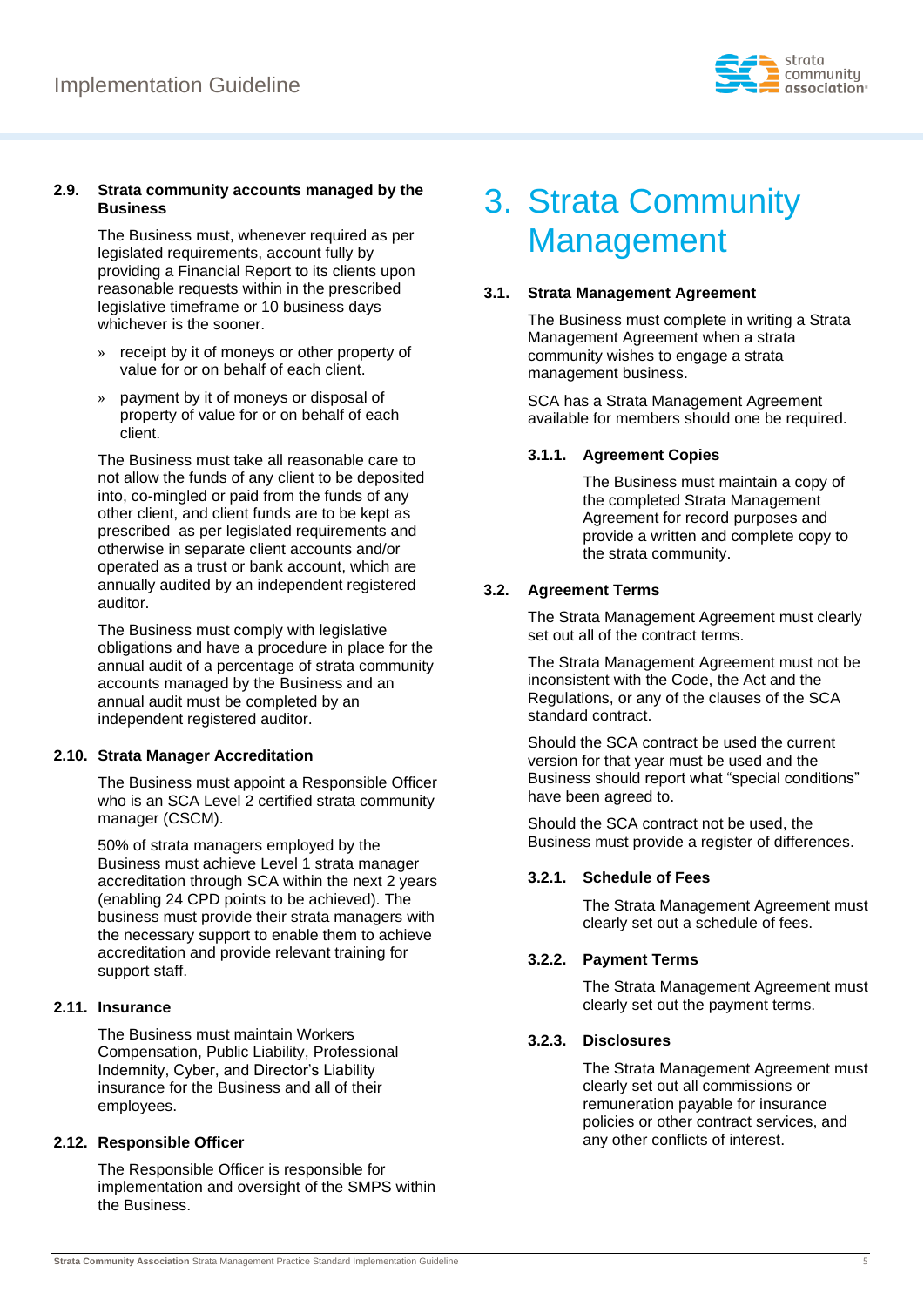

The Business must whenever required as per legislated requirements and also upon reasonable request, disclose its certificate of current professional indemnity insurance.

#### <span id="page-5-0"></span>**3.2.4. Termination**

The Strata Management Agreement must clearly set out the termination requirements including early termination of the Strata Management Agreement.

#### <span id="page-5-1"></span>**3.2.5. Dispute Resolution**

The Strata Management Agreement must have a dispute resolution clause detailing the steps to be taken if a dispute should arise under the Strata Management Agreement. All proposed actions must be provided in writing.

#### <span id="page-5-2"></span>**3.3. Insurance and Risk Management**

The Business if instructed to do so must seek necessary insurance quotations for the strata community to ensure statutory insurance obligations are maintained.

The Business must establish a procedure for a strata community to consider other uninsured exposures.

The Business must have a procedure to obtain insurance quotations for the strata community to take into consideration the building replacement value, including escalation factors, together with recommending a valuation of the building and common property to be commissioned by a qualified valuation company at least every 5 years unless otherwise specified by legislated requirements.

The Business must have a procedure in place for arranging a valuation of common property and personal property vested in the strata community.

### <span id="page-5-3"></span>4. Strata Community **Documents**

#### <span id="page-5-4"></span>**4.1. Books and Records**

The Business must have a records management procedure that details the records to be maintained securely and the applicable time limits that may apply, for each strata community.

Records to be kept and maintained as prescribed by legislation and otherwise include, but are not limited to:

- » Strata Plan
- » By-laws
- » Strata Plan encumbering instruments
- » Building manual
- » Agendas and minutes of meetings
- » Contracts and agreements
- » Strata building plans (where available)
- » Proprietor rolls
- » Accounting source documentation (including income tax returns)
- » Common seal
- » Common property access devices (where applicable)
- » Strata manager activities delegated by the strata community
- » Insurance policies and latest certificates of currency
- » Other documents required by state regulations
- » Building valuations, land valuations, capital works/sinking fund/maintenance 10 year plan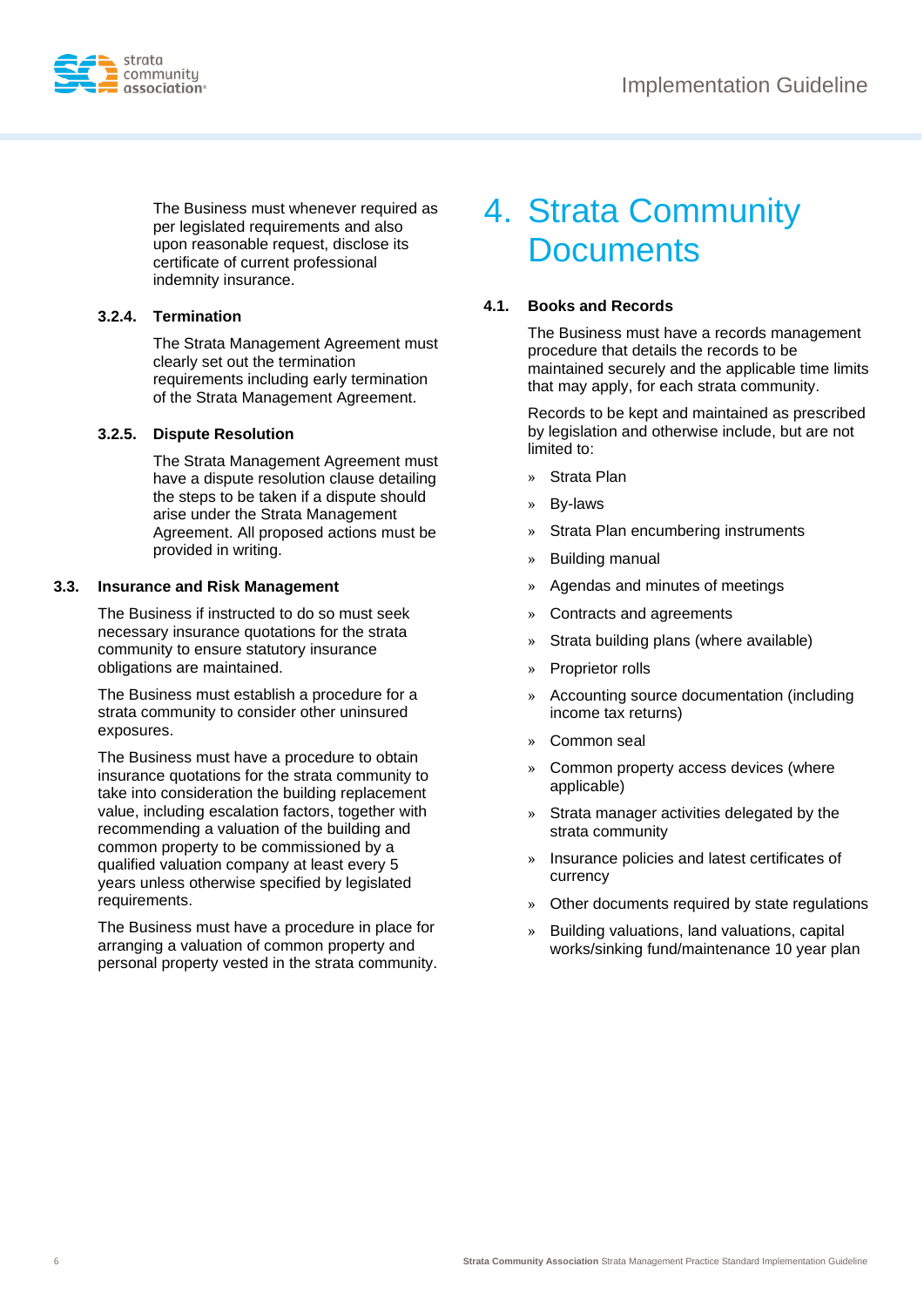

### <span id="page-6-0"></span>5. Other Procedures

#### <span id="page-6-1"></span>**5.1. Meetings**

The Business must have a procedure for minuting meetings including the annual general meeting. The procedure must detail the timing of all meetings, personnel who are to attend meetings and the required agenda.

#### <span id="page-6-2"></span>**5.2. Handovers**

The Business must have a handover procedure that incorporates and complies with relevant legislative obligations and details the methods to be applied when a strata manager is to be changed, upon termination, or a new strata management business is to be engaged by a strata community. The handover procedure must indicate a time frame, the professionalism to use, respect to fellow members during handover, and the commitment to comply.

#### <span id="page-6-3"></span>**5.3. Staff Management Policies and Procedures**

The Business must have policy and procedures to cover induction, performance management, training and CPD, WHS management, and termination. The induction procedure must ensure that all new personnel go through a documented induction process, which includes training on the Manual.

Records must be kept of all personnel's' qualifications, training and experience.

All personnel must be provided with training for them to achieve and maintain a level of knowledge and competence that is sufficient to perform the functions of the position held by the personnel.

#### <span id="page-6-4"></span>**5.4. Complaints/Feedback**

The Business must have a complaints procedure detailing who is to deal with complaints and the course of action to be followed.

Complaints are to be responded to promptly and followed up in writing. The actions to redress the complaint and any preventative actions to be taken will be explained to the complainant. The person dealing with the complaint must contact the complainant to ensure that corrective and preventive actions are satisfactorily implemented.

#### <span id="page-6-5"></span>**5.5. Business Continuity**

The Business must have a technology and cybertechnology procedure detailing the use of the company's computer system, data storage and recovery, emergency procedures, and any restrictions on its use. Consideration must be given to the sending of e-mails and the accessing of electronic media by staff members. Virus detection, protection and the electronic storage of records must also be implemented as necessary.

#### <span id="page-6-6"></span>**5.6. Privacy**

The Business must have a privacy policy and where applicable compliance with the Privacy Act (1988) that details how a person's information will be secured and who may have access to that information and for what reasons.

#### <span id="page-6-7"></span>**5.7. Mental Health and Wellbeing**

The Business must have a policy that provides a framework for the promotion of good mental health and wellbeing in the workplace.

#### <span id="page-6-8"></span>**5.8. Work Health and Safety**

The Business must have, and implement, a procedure for creating and maintaining a safe and healthy working environment wherever the Business is active.

#### <span id="page-6-9"></span>**5.9. Communications Customer Charter**

The Business must have a procedure that acts as a framework for good communication internally amongst staff members and externally with clients and other parties that the Business associates with.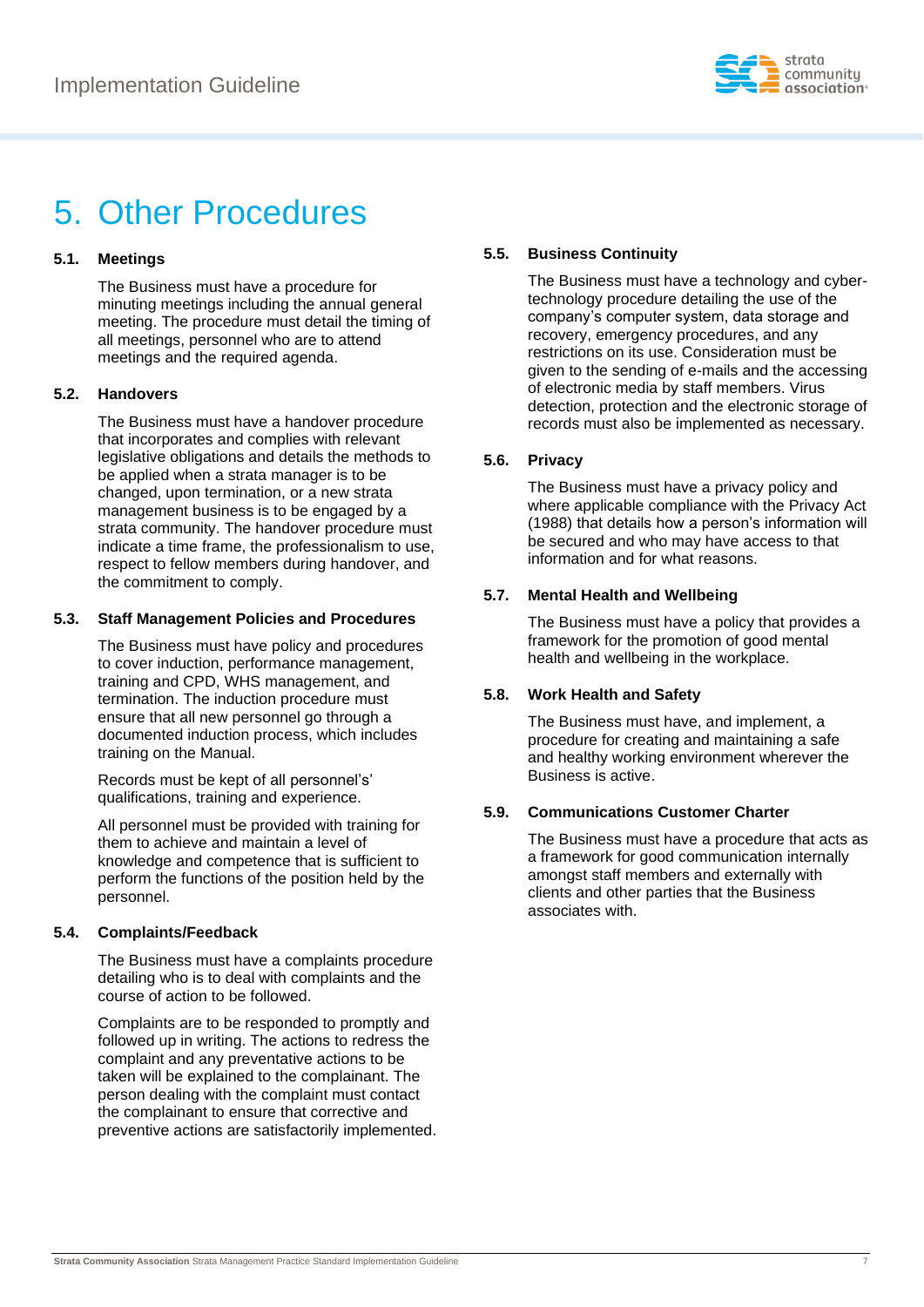

### <span id="page-7-0"></span>6. Glossary

"Act" means the legislation passed by the Parliament

- » ACT
	- *Unit Titles (Management) Act 2011*
	- *Community Title Act 2001*
- » QLD
	- *Body Corporate and Community Management Act 1997*
	- *Body Corporate and Community Management Act (Accommodation Module) 2008*
	- *Body Corporate and Community Management Act (Standard Module) 2008*
	- *Body Corporate and Community Management Act (Commercial Module) 2008*
	- *Body Corporate and Community Management Act (Small Schemes Module) 2008*
- $NZ -$ 
	- *Unit Titles Act 2010*
- $VIC -$ 
	- *Owners Corporations Act 2006*
	- *Subdivision Act 1988*
- » WA
	- *Strata Titles Act 1985*

"Code" means the SCA Code of Conduct as adopted by SCA from time to time, presently the Strata Community Association Code of Conduct

"Reasonable/ly" means undertaking action in an acceptable degree or will ensure the health and safety of workers and others

"Regulations" means the "subsidiary legislation" published by the Government

- » ACT
	- *Unit Titles (Management) Regulation 2011*
- $»$  NZ
	- *Unit Titles Regulations 2011*
- » VIC
	- *Owners Corporations Regulations 2018*
	- *Subdivision Regulations.*
- » WA
	- *Strata Titles (General) Regulations 2019*

"Requests" means in writing, committee resolution

"SCA" means Strata Community Association

"SCA Certified Strata Manager" means an SCA member who holds the Level 2 Post Nominal of CSCM

"SMPS" means the Strata Management Practice Standard, as amended from time to time

"strata community" means a body corporate, owners corporation, strata company, or the equivalent in your iurisdiction

"Strata Management Agreement" means the contract for services between a strata management business and strata community (as above)

"strata manager" means a body corporate manager, owners corporation manager, strata community manager, or the equivalent in your jurisdiction

"the Business" or "strata management business" means a person and or company, including its employees, engaged to provide strata manager services to a strata community. Each business of a franchise (or franchisee) is deemed a separate Business for the purposes of the SMPS

"Timeframe" means a specified period of time in which something occurs or is planned to take place, or as required per legislated requirements

"Work Health and Safety" also known as Occupational Health and Safety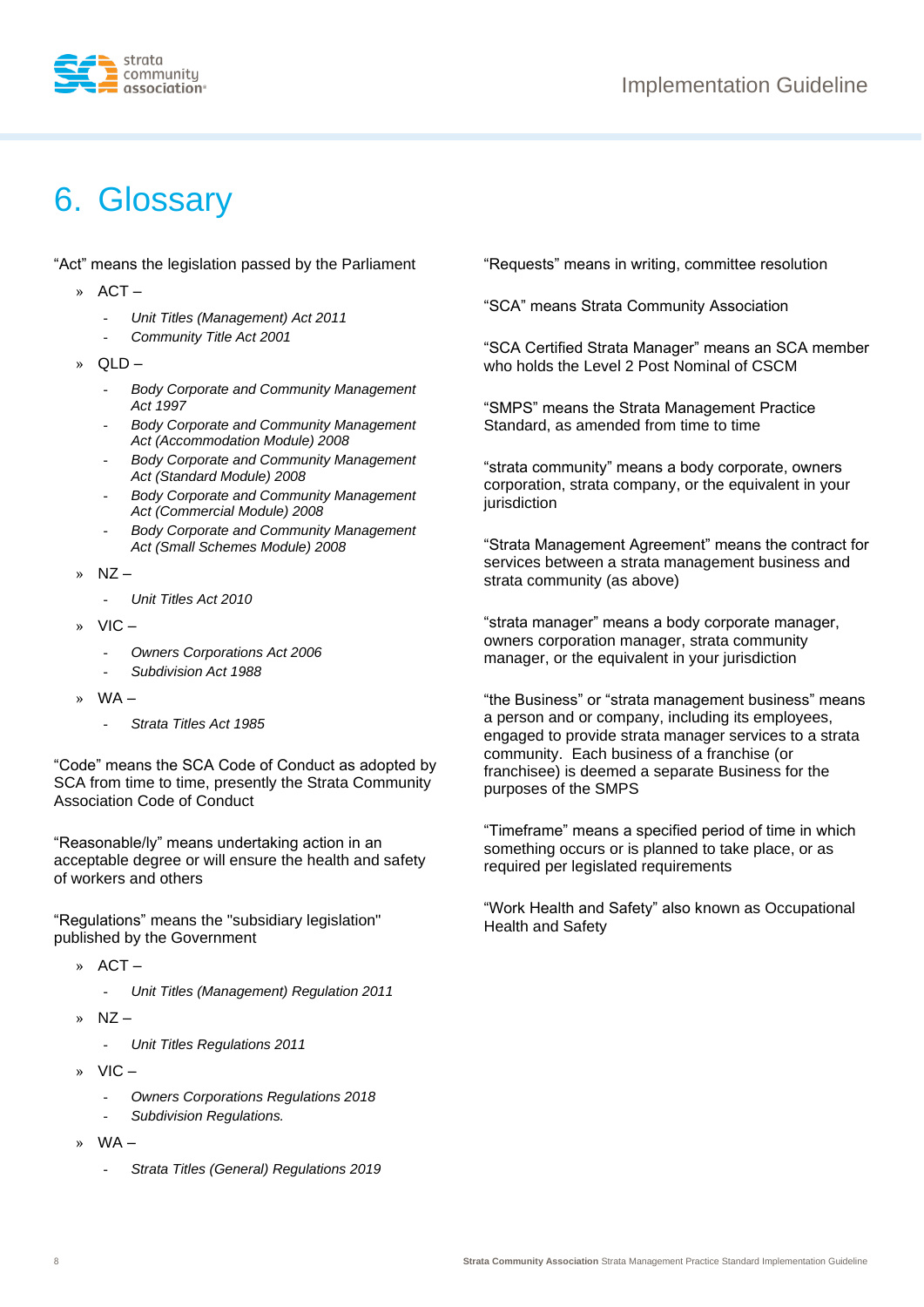

### <span id="page-8-0"></span>Schedule 1

#### <span id="page-8-1"></span>**Appendix A – SCA Practice Guidelines**

Handling clients' money Scope for auditor Privacy Mental health & wellbeing Code of conduct Conflict of Interest

#### <span id="page-8-2"></span>**Appendix B – Nominated Policies and Procedures**

Conflict of Interest

Strata community Accounts Audit

Uninsured exposures

Obtaining insurance quotations for the strata community

Arranging a valuation of common property and personal property vested in the strata community

Records Management

Minuting Minutes

Handover of strata communities, when a strata manager is changed or upon termination of the agreement

Staff Management Policies and Procedures

- » Inductions for new personnel
- » Performance management
- » Training and CPD
- » Occupational Health and Safety
- » Termination

Handling of complaints

Use of technology

Privacy

Mental health and wellbeing

Communication, both internally amongst staff and externally with clients and other parties that the Business associates with.